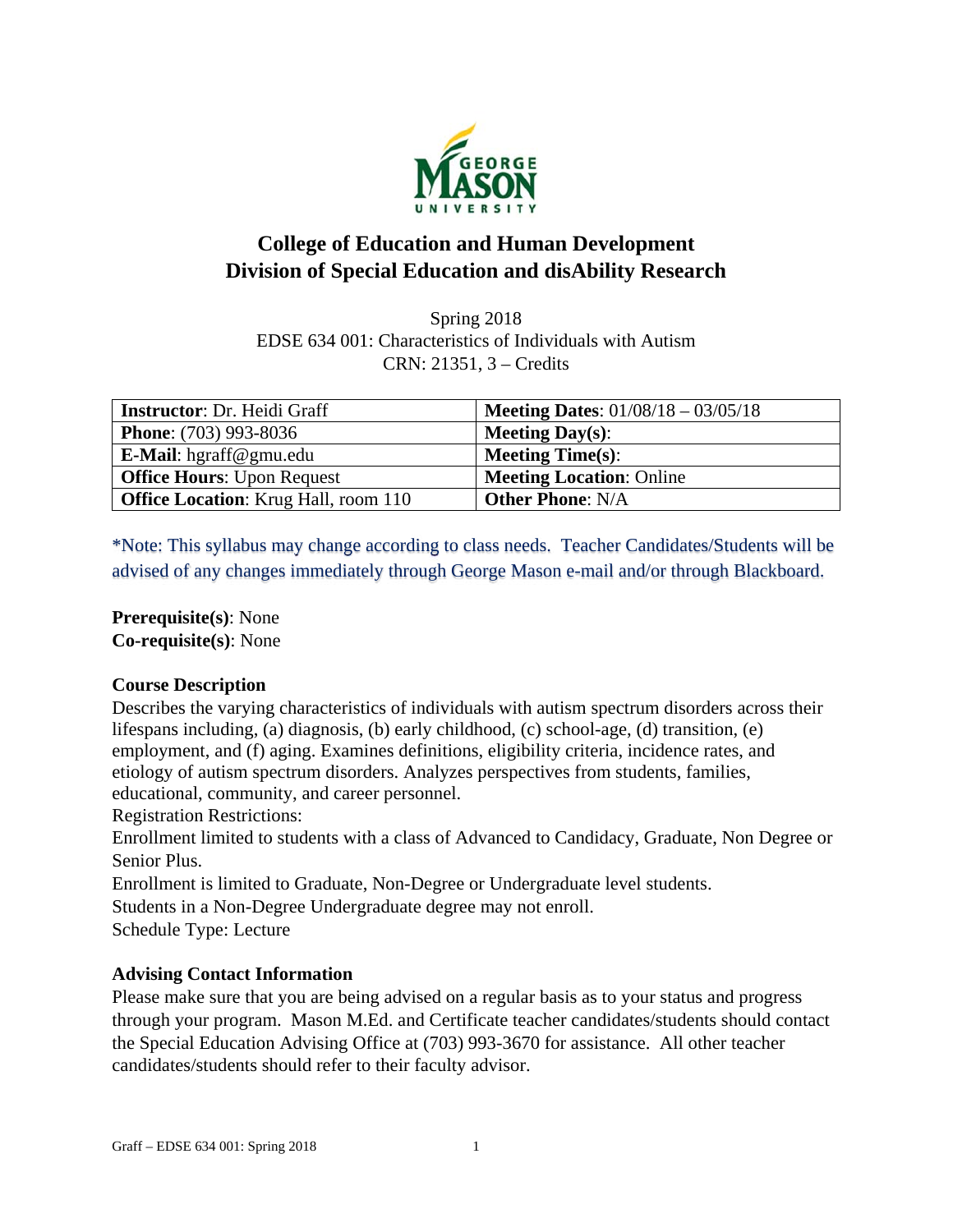## **Advising Tip**

Did you know that students in "quick admit" and non-degree status are restricted in the number of classes they can take, and later apply to a program? Students planning to complete a program should apply as soon as possible. Apply at http://cehd.gmu.edu/admissions/steps.

## **Course Delivery Method**

This course will be delivered online (76% or more) using an asynchronous format via Blackboard Learning Management system (LMS) housed in the MyMason portal. You will log in to the Blackboard (Bb) course site using your Mason email name (everything before @masonlive.gmu.edu) and email password. The course site will be available on January 5, 2018.

## **Under no circumstances, may candidates/students participate in online class sessions (either by phone or Internet) while operating motor vehicles. Further, as expected in a face-to-face class meeting, such online participation requires undivided attention to course content and communication.**

## *Technical Requirements*

To participate in this course, students will need to satisfy the following technical requirements:

- High-speed Internet access with a standard up-to-date browser, either Internet Explorer or Mozilla Firefox is required (note: Opera and Safari are not compatible with Blackboard).
- Students must maintain consistent and reliable access to their GMU email and Blackboard, as these are the official methods of communication for this course.
- Students may be asked to create logins and passwords on supplemental websites and/or to download trial software to their computer or tablet as part of course requirements.
- The following software plug-ins for PCs and Macs, respectively, are available for free download:
	- o Adobe Acrobat Reader: https://get.adobe.com/reader/
		- o Windows Media Player:
		- o https://support.microsoft.com/en-us/help/14209/get-windows-media-player
	- o Apple Quick Time Player: www.apple.com/quicktime/download/

## *Expectations*

• Course Week:

Because asynchronous courses do not have a "fixed" meeting day, our week will start on Monday at 4:00pm ET, and finish on Monday 3:59pm ET.

Our course week will begin on the day that our synchronous meetings take place as indicated on the Schedule of Classes.

• Log-in Frequency:

Students must actively check the course Blackboard site and their GMU email for communications from the instructor, class discussions, and/or access to course materials at least 3 times per week.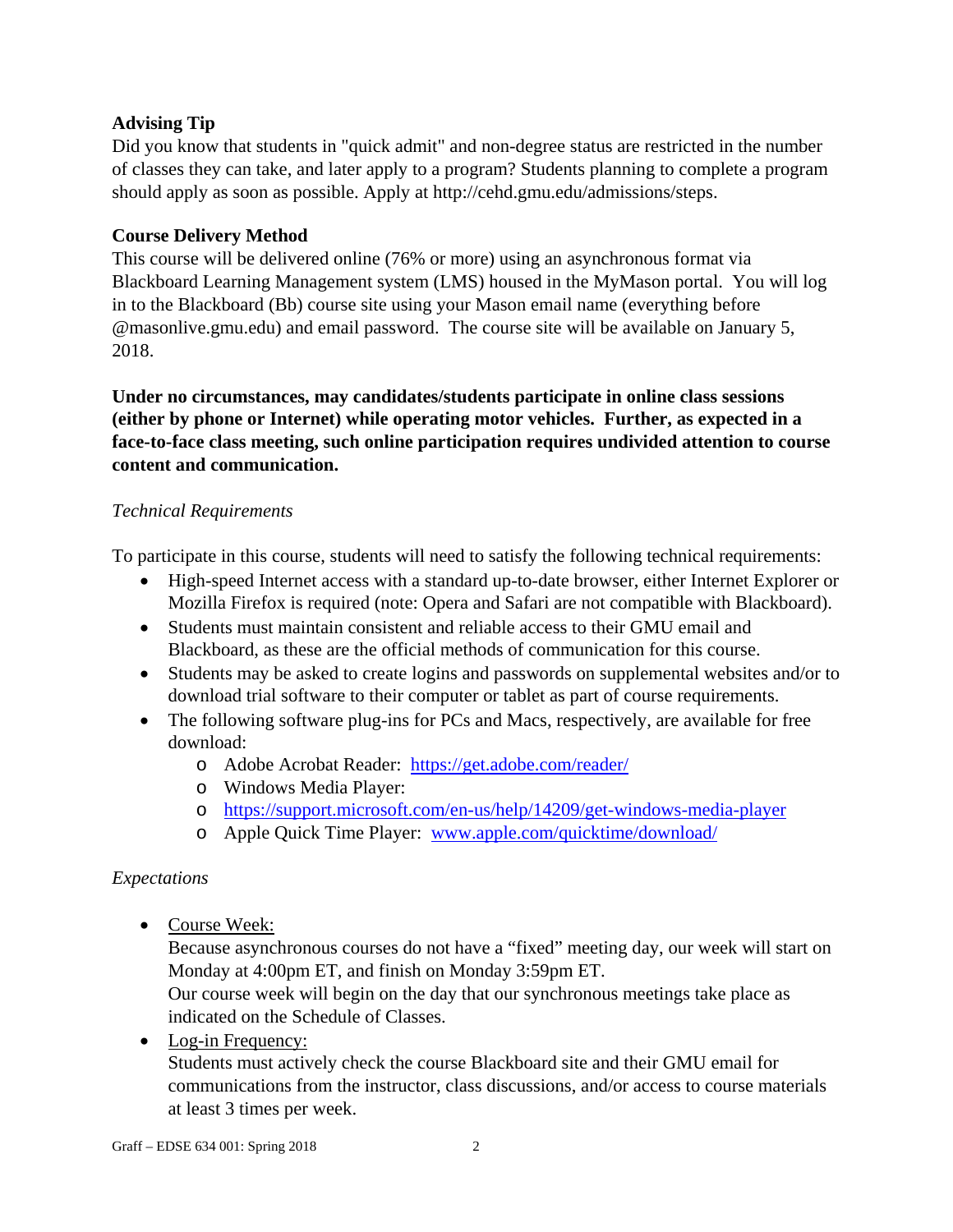Participation:

Students are expected to actively engage in all course activities throughout the semester, which includes viewing all course materials, completing course activities and assignments, and participating in course discussions and group interactions.

Technical Competence:

Students are expected to demonstrate competence in the use of all course technology. Students who are struggling with technical components of the course are expected to seek assistance from the instructor and/or College or University technical services.

• Technical Issues:

Students should anticipate some technical difficulties during the semester and should, therefore, budget their time accordingly. Late work will not be accepted based on individual technical issues.

Workload:

Please be aware that this course is **not** self-paced. Students are expected to meet *specific deadlines* and *due dates* listed in the **Class Schedule** section of this syllabus. It is the student's responsibility to keep track of the weekly course schedule of topics, readings, activities and assignments due.

• Instructor Support:

Students may schedule a one-on-one meeting to discuss course requirements, content or other course-related issues. Those unable to come to a Mason campus can meet with the instructor via telephone or web conference. Students should email the instructor to schedule a one-on-one session, including their preferred meeting method and suggested dates/times.

• Netiquette:

The course environment is a collaborative space. Experience shows that even an innocent remark typed in the online environment can be misconstrued. Students must always re-read their responses carefully before posting them, so as others do not consider them as personal offenses. *Be positive in your approach with others and diplomatic in selecting your words*. Remember that you are not competing with classmates, but sharing information and learning from others. All faculty are similarly expected to be respectful in all communications.

• Accommodations:

Online learners who require effective accommodations to insure accessibility must be registered with George Mason University Disability Services.

## **Learner Outcomes**

Upon completion of this course, teacher candidates/students will be able to:

- 1. Describe the characteristics and diagnosis of autism spectrum disorder as defined by the most recent version of the Diagnostic and Statistical Manual of Mental Disorders.
- 2. Discriminate between and analyze varying perspectives on the etiology and prevalence of autism spectrum disorder.
- 3. Examine the characteristics of individuals with autism spectrum disorder throughout their lifespans.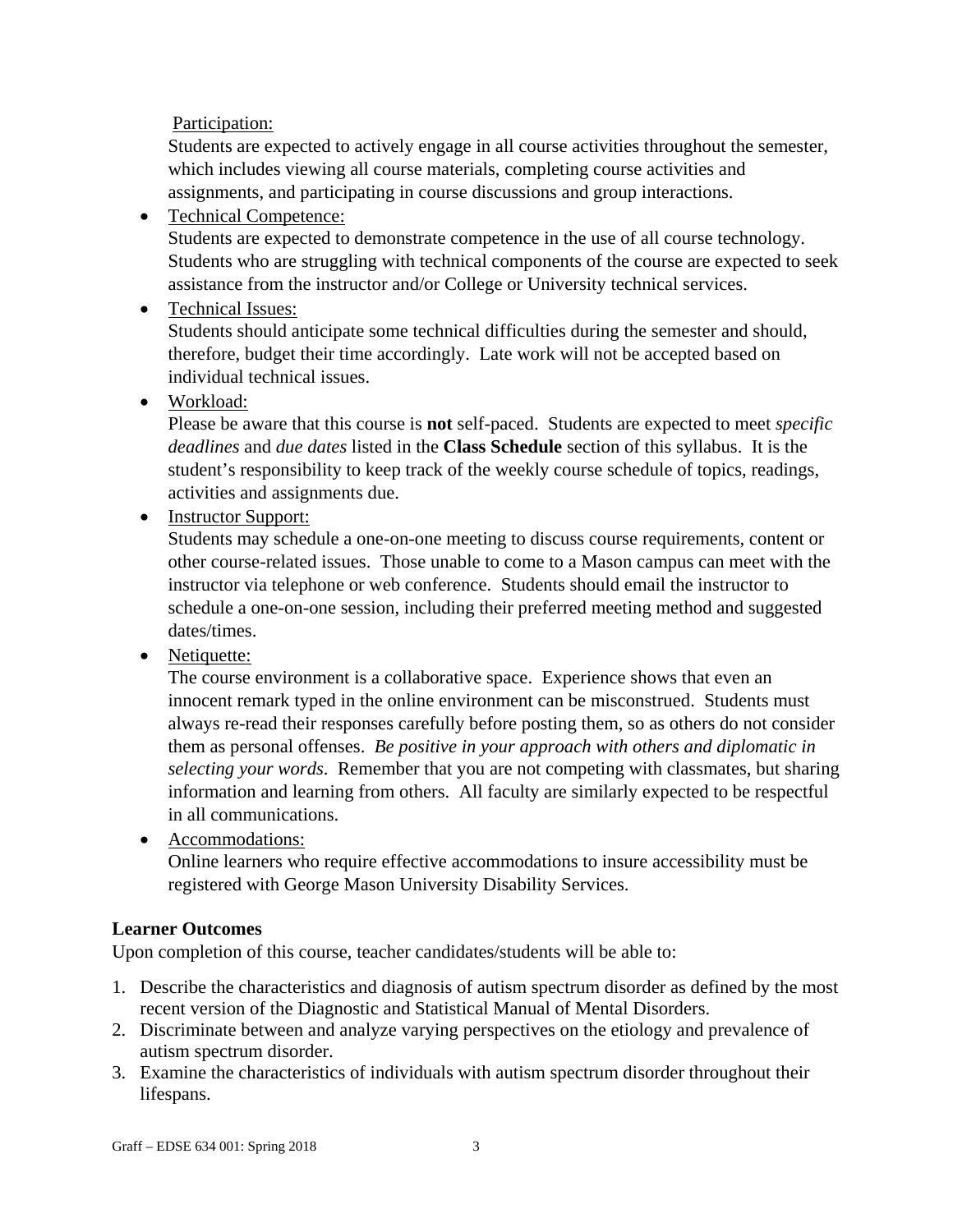- 4. Describe the wide range of skills and diversity of individuals with autism spectrum disorder across their lifespans.
- 5. Describe and evaluate responsive, research-based instructional techniques for individuals with autism spectrum disorder.
- 6. Review a variety of assessments to determine strengths and needs to formulate a comprehensive picture of an individual with autism spectrum disorder.
- 7. Distinguish between types of integration and activities that promote ideal sensory that promote ideal sensory levels with autism spectrum disorder.

## **Course Relationship to Program Goals and Professional Organizations**

This course is part of the George Mason University, Graduate School of Education (GSE), Special Education Program for the Teaching Students with Autism Graduate Certificate. This program complies with the standards for teacher licensure established by the Council for Exceptional Children (CEC), the major special education professional organization, as well as those established by the Interstate Teacher Assessment and Support consortium (InTASC). The standards addressed in this class include CEC Standard 2: Learning environments (InTASC 3).

## **Required Textbooks**

- 1. Boutot, E.A. (2016). *Autism spectrum disorders: Foundations, characteristics, and effective strategies (2nd ed.)*. Pearson. ISBN-13: 978-0133833690
- 2. Crawford, M.J., & Weber, B. (2016). Autism *interventions every day: Embedding activities in daily routines for young children and their families.* Brookes. ISBN-13: 978-1598579284
- 3. Hall, L.J. (2018). Autism *spectrum disorders: From theory to practice (3<sup>rd</sup> ed.)*. Pearson. ISBN-13: 9780134461168
- 4. Quill, K.A., & Stansberry‐Brusnahan, L. (2017). *Do‐watch‐listen‐say: Social and communication intervention for autism spectrum disorder.* Brookes: ISBN‐13: 978‐1‐ 59857‐980‐2

## **Recommended Textbooks**

American Psychological Association*. (2010). Publication manual of the American Psychological Association* (6th ed.). Washington, DC: Author.

## **Course Performance Evaluation**

Students are expected to submit all assignments on time in the manner outlined by the instructor (e.g., Blackboard, Tk20, hard copy).

## **Tk20 Performance-Based Assessment Submission Requirement**

It is critical for the special education program to collect data on how our students are meeting accreditation standards. Every teacher candidate/student registered for an EDSE course with a required Performance-based Assessment (PBA) is required to upload the PBA to Tk20 (regardless of whether a course is an elective, a one-time course or part of an undergraduate minor). A PBA is a specific assignment, presentation, or project that best demonstrates one or more CEC, InTASC or other standard connected to the course. A PBA is evaluated in two ways. The first is for a grade, based on the instructor's grading rubric. The second is for program accreditation purposes. Your instructor will provide directions as to how to upload the PBA to Tk20.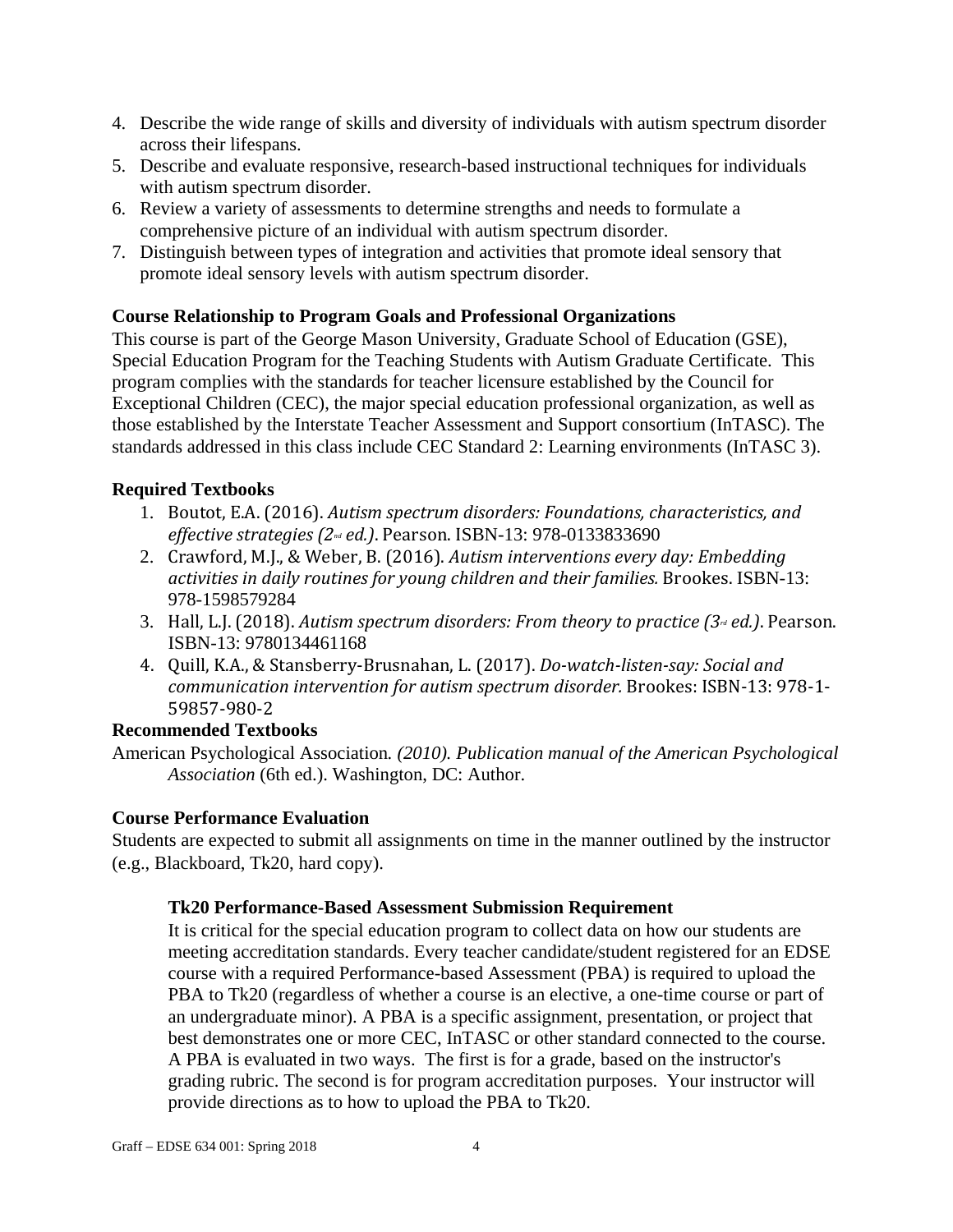For EDSE 634, the required PBA is Interview Synthesis Paper. Failure to submit the assignment to Tk20 will result in reporting the course grade as Incomplete (IN). Teacher candidates/students have until five days prior to the University-stated grade change deadline to upload the required PBA in order to change the course grade. When the PBA is uploaded, the teacher candidate/student is required to notify the instructor so that the "IN" can be changed to a grade. If the required PBA is not uploaded five days prior to the University-stated grade change deadline and, therefore, the grade not changed, it will become an F. Please check to verify your ability to upload items to Tk20 before the PBA due date.

#### **Assignments and/or Examinations**

**Performance-based Assessment (Tk20 submission required)**  Please **see Blackboard for the rubric**.

## **Part 1: Work With Partner to Review All Assessments, Due in Module 4**

You will be given a variety of assessments that have been done for a Case Study Individual. You will be assigned a partner. Together, you will create a Word document with the headings and items below. While APA format is not required, accurate, professional spelling and grammar is always deemed necessary.

- 1. Demographic Information
	- Name
	- DOB
	- Current Age
	- Current Grade
	- Describe a minimum of three characteristics of Autism Spectrum Disorder that are evident in the video of Case Study Individual
- 2. Educational Evaluation Assessment data
	- What tests done
	- What scores earned
	- Educational Implications (i.e., optimal group size, visual learner, etc.)
- 3. Medical Evaluation Assessment data
	- What tests done
	- What scores earned
	- Educational Implications
- 4. IEP data
	- What parts of the IEP were reviewed
	- Summary of Case Study Individual's strengths
	- Summary of Case Study Individual's needs
	- Summary of goals
	- Summary of services (including hours)
	- Description of LRE
	- Summary of accommodations

\*Both partners will need to submit Part 1 to receive full credit.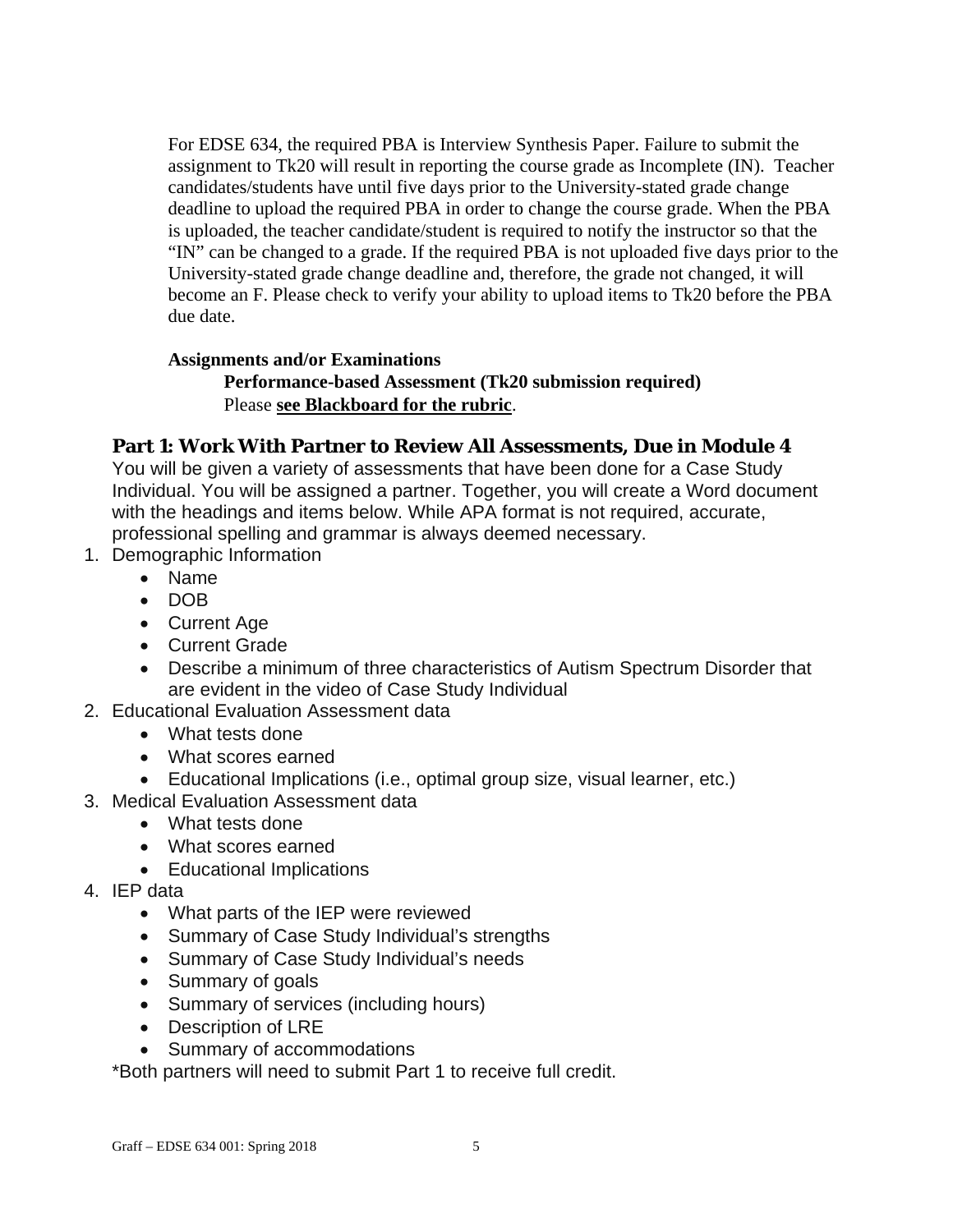## **Part 2: Individual Synthesis, Due in Module 6**

- 1. After completing Part 1 of this assignment, describe any findings that were surprising to you based on the video you have viewed of Case Study Individual. Discuss Case Study Individual's overall growth as noted by the assessments.
- 2. If Case Study Individual were a new student coming into your classroom or therapeutic setting, which of these assessment reports would be most helpful to you? Why?
- 3. Describe two additional informal assessments or pieces of information (at least one of the assessments should relate to social skills) that you would have liked to have in order to better understand Case Study Individual.

#### **College Wide Common Assessment (TK20 submission required)**  N/A.

**Performance-based Common Assignments (No Tk20 submission required.)**  N/A.

#### **Schedule**

**Unless otherwise noted, Initial Post Prompt: Due Thursday and Response Prompt: Due Monday. Assignment due on Mondays. Please check the Modules for times** 

| <b>Module 1</b>        | <b>Readings</b>                                                                                                                                                                                                                                                                                                                                                                                                                                                                                                                                                                                                                                                                                 |
|------------------------|-------------------------------------------------------------------------------------------------------------------------------------------------------------------------------------------------------------------------------------------------------------------------------------------------------------------------------------------------------------------------------------------------------------------------------------------------------------------------------------------------------------------------------------------------------------------------------------------------------------------------------------------------------------------------------------------------|
| <b>Characteristics</b> | Textbook:                                                                                                                                                                                                                                                                                                                                                                                                                                                                                                                                                                                                                                                                                       |
| of Autism              | None this week                                                                                                                                                                                                                                                                                                                                                                                                                                                                                                                                                                                                                                                                                  |
|                        | Articles (All articles are on E-Reserve):                                                                                                                                                                                                                                                                                                                                                                                                                                                                                                                                                                                                                                                       |
|                        | Croen, L.A., Shankute, N., Davignon, M., Massolo, M.L., &<br>Yoshida, C. (2017). Demographic and clinical characteristics<br>associated with engagement in behavioral health treatment among<br>children with Autism Spectrum Disorders. Journal of Autism and<br>Developmental Disabilities. DOI: 10.1007/s10803-017-3247-5<br>Esbensen, A.J., Bishop, S.L., Mailick Seltzer, M., Greenberg, J.S.,<br>& Lounds Taylor, J. (2010). Comparisons between individuals with<br>Autism Spectrum Disorders and individuals with Down<br>Syndrome. American Journal of Intellectual and Developmental<br>Disabilities, 115(4), 277-290.<br>Kommu, J.V.S., Gayathri, K.R., Srinath, S., Girimaji, S.C., |
|                        | Seshadri, S.P., Gopalakrishna, G., & Subbakrishna, D.K. (2017).<br>Profile of two hundred children with Autism Spectrum Disorder<br>from a tertiary child and adolescent psychiatry center. Asian<br>Journal of Psychiatry, 28, 51-56.                                                                                                                                                                                                                                                                                                                                                                                                                                                          |
|                        | Life Journey through Autism: Navigating the Special Education<br>System - Organization for Autism Research                                                                                                                                                                                                                                                                                                                                                                                                                                                                                                                                                                                      |
|                        | <b>Choose 1 of the following: Please choose one of the following</b>                                                                                                                                                                                                                                                                                                                                                                                                                                                                                                                                                                                                                            |
|                        | books to read for your                                                                                                                                                                                                                                                                                                                                                                                                                                                                                                                                                                                                                                                                          |
|                        | <b>Media Perception Assignment</b>                                                                                                                                                                                                                                                                                                                                                                                                                                                                                                                                                                                                                                                              |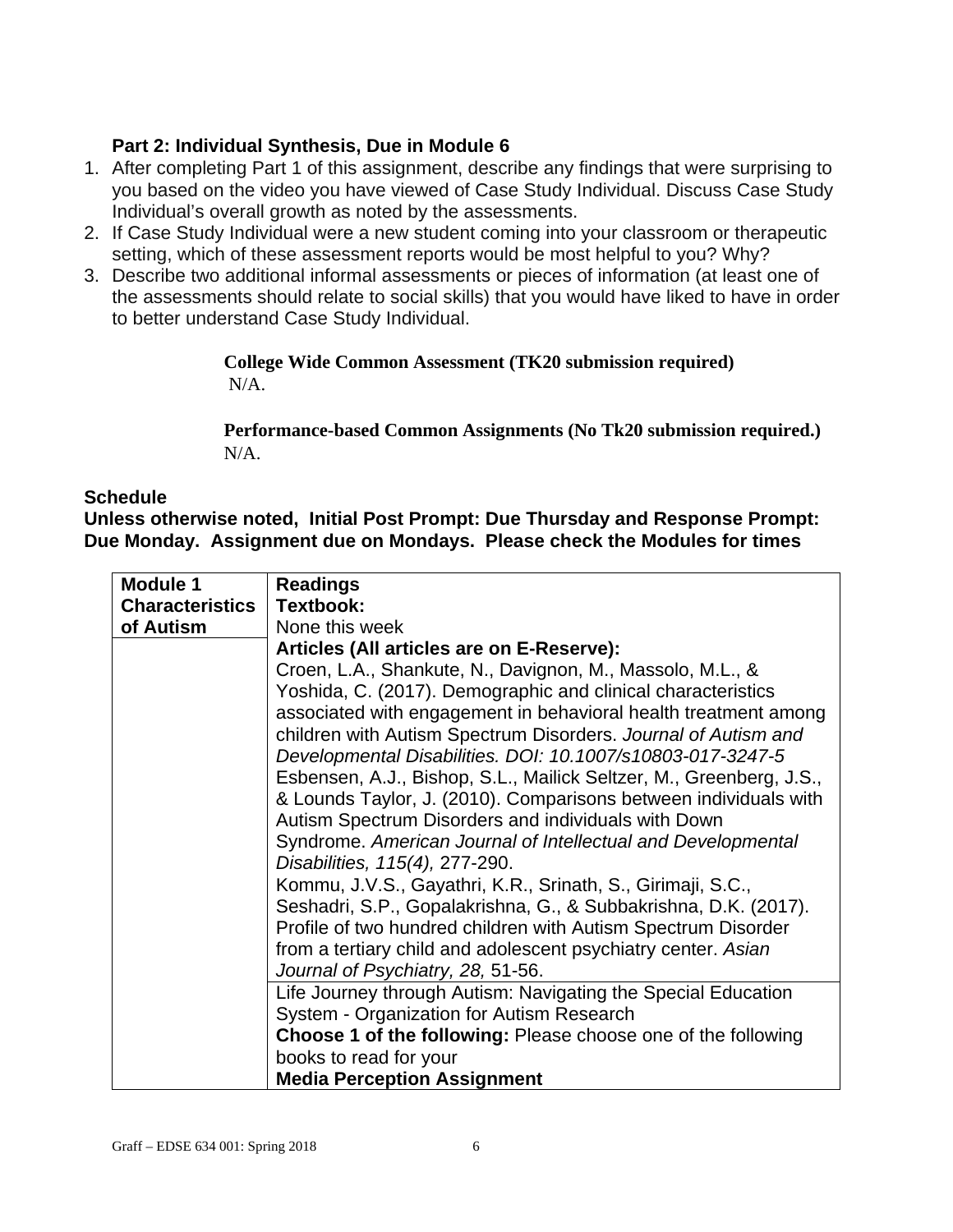|                | due in Week 5. Please allot time each week to make sure that you                                    |  |
|----------------|-----------------------------------------------------------------------------------------------------|--|
|                | have ample time to read the book and complete the necessary                                         |  |
|                | steps to complete this assignment on time.                                                          |  |
|                | Love Anthony by Lisa Genova                                                                         |  |
|                | <b>Best Boy by Eli Gottlieb</b>                                                                     |  |
|                | The Curious Incident of the Dog in the Night-Time by Mark Haddon                                    |  |
|                | Ginny Moon by Benjamin Ludwig                                                                       |  |
|                | House Rules by Jodi Picoult                                                                         |  |
|                | The Rosie Project by Graeme Simsion                                                                 |  |
|                | <b>Activities &amp; Assignments:</b>                                                                |  |
|                | Complete all of the assigned readings.                                                              |  |
|                | Watch all assigned videos, explore all websites and complete all                                    |  |
|                | activities by Monday, unless stated otherwise                                                       |  |
|                | Complete all discussion forum assignments:                                                          |  |
|                | Initial Post Prompt: Due Thursday                                                                   |  |
|                | <b>Response Prompt: Due Monday</b>                                                                  |  |
|                | Characteristics Assignment (Getting to Know You): Due Monday                                        |  |
|                | Knowledge Check: Due Monday                                                                         |  |
|                | VoiceThread SignUp: Due Monday                                                                      |  |
|                | Begin reading your selected book for the Media Perception                                           |  |
|                | Assignment: Due Module 5                                                                            |  |
|                | Begin working with your partner on the TK20 Assignment - Part 1:                                    |  |
|                | Due Module 4                                                                                        |  |
|                |                                                                                                     |  |
|                |                                                                                                     |  |
| Module 2 -     | <b>Readings</b>                                                                                     |  |
| <b>History</b> | Textbook:                                                                                           |  |
|                | None this week                                                                                      |  |
|                | Articles (All articles are on E-Reserve):                                                           |  |
|                | Fellowes, S. (2015) Did Kanner Actually Describe the First Account                                  |  |
|                | of Autism? The Mystery of 1938. J Autism Dev Disord 45:2274-                                        |  |
|                | 2276.                                                                                               |  |
|                | Cohen, J. A., Dickerson, T. A., & Forbes, J. M. (2013). A legal                                     |  |
|                | review of autism, a syndrome rapidly gaining wide attention within                                  |  |
|                | our society. Alb. L. Rev., 77, 389.psychiatry, 24(4), 442-458.                                      |  |
|                | Hensel, W. F. (2017). People with Autism Spectrum Disorder in the                                   |  |
|                | Workplace: An Expanding Legal Frontier. Psychiatry, 24(4), 442-                                     |  |
|                | 458.                                                                                                |  |
|                | Thompson, T. (2013). Autism Research and Services for Young                                         |  |
|                | Children: History, Progress and Challenges. Journal Of Applied                                      |  |
|                | Research In Intellectual Disabilities, 26(2), 81-107.                                               |  |
|                | Vatanoglu-Lutz, E. E., ATAMAN, A. D., & Bicer, S. (2014).                                           |  |
|                | Medicine in Stamps: History of Autism Spectrum Disorder (ASD)                                       |  |
|                | Through Philately. Journal of Neurological Sciences (Turkish),                                      |  |
|                | $31(2)$ .                                                                                           |  |
|                | Verhoeff, B. (2013). Autism in flux: a history of the concept from                                  |  |
|                | Leo Kanner to DSM-5. History of psychiatry, 24(4), 442-458.<br><b>Activities &amp; Assignments:</b> |  |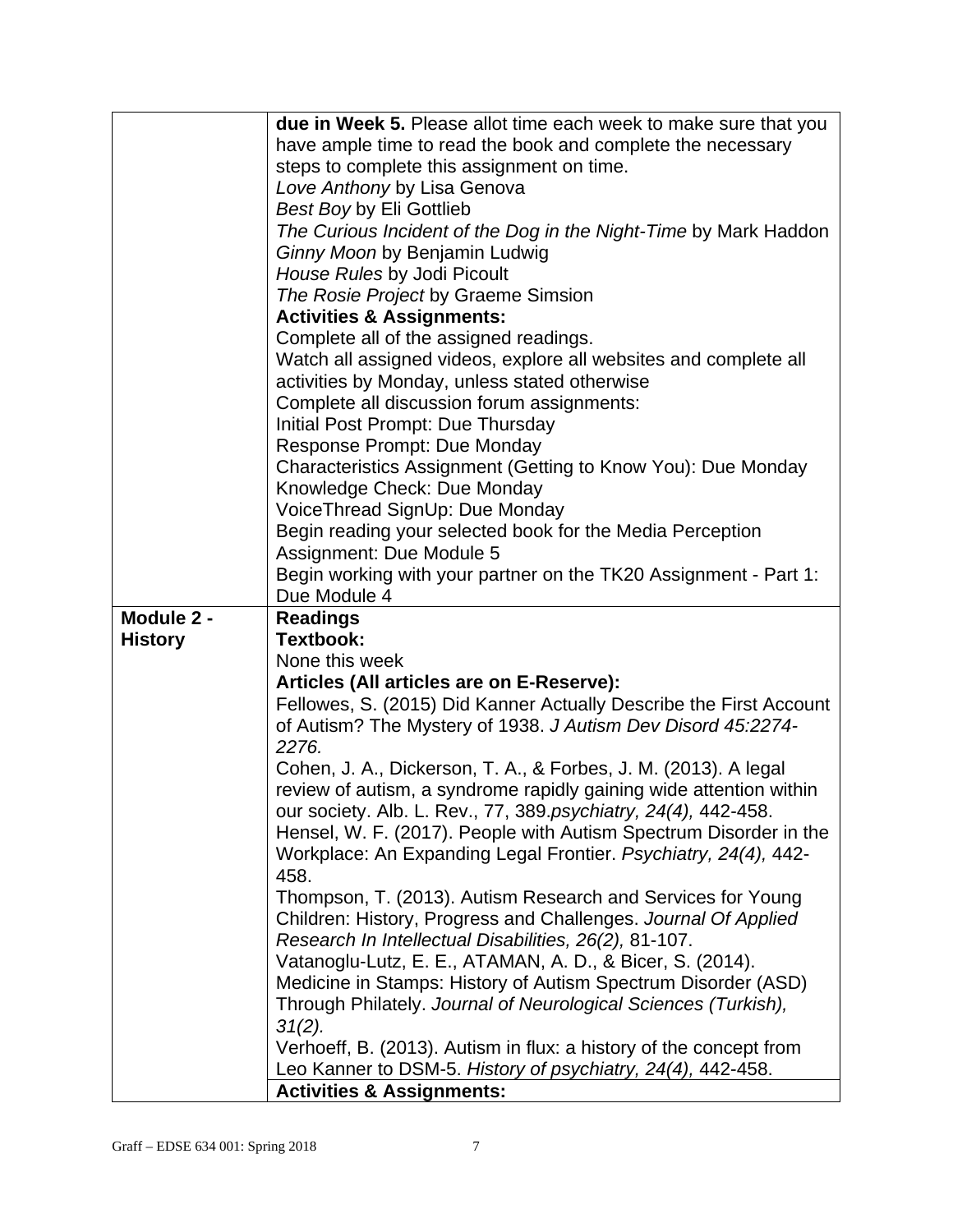|           | Complete all of the assigned readings.                           |  |
|-----------|------------------------------------------------------------------|--|
|           | Watch all assigned videos, explore all websites and complete all |  |
|           | activities by Monday,                                            |  |
|           | unless stated otherwise                                          |  |
|           | Complete all discussion forum assignments:                       |  |
|           | Initial Post Prompt: Due Thursday                                |  |
|           | Response Prompt: Due Monday                                      |  |
|           | Timeline Assignment: Due Monday                                  |  |
|           | Knowledge Check: Due Monday                                      |  |
|           | VoiceThread Test: Due Monday                                     |  |
|           | Continue reading your selected book for the Media Perception     |  |
|           | Assignment: Due Week 5                                           |  |
|           | Continue working with your partner on the TK20 Assignment - Part |  |
|           | 1: Due Module 4                                                  |  |
| Module 3- | <b>Readings</b>                                                  |  |
| DSM-5     | <b>Textbook:</b>                                                 |  |
|           | Hall, L.J. (2018). Autism spectrum disorders: From theory to     |  |
|           | practice (3rd ed.). New York: Pearson.                           |  |
|           | - Chapter 1                                                      |  |
|           | Articles (All articles are on E-Reserve):                        |  |
|           | Prykanowski, D. A., Gage, N. A., & Conroy, M. A. (2015).         |  |
|           | Educational Implications of the DSM-5 Criteria for Autism        |  |
|           | Spectrum Disorders. Beyond Behavior, 24(2), 30-38                |  |
|           | van Steensel, F., Bögels, S., & Bruin, E. (2015). DSM-IV Versus  |  |
|           | DSM-5 Autism Spectrum Disorder and Social Anxiety Disorder in    |  |
|           | Childhood: Similarities and Differences.                         |  |
|           | Journal Of Child & Family Studies, 24(9), 2752-2756.             |  |
|           | doi:10.1007/s10826-014-0078-2                                    |  |
|           |                                                                  |  |
|           | Young, R., & Rodi, M. (2014). Redefining Autism Spectrum         |  |
|           | Disorder Using DSM-5: The Implications of the Proposed DSM-5     |  |
|           | Criteria for Autism Spectrum Disorders. Journal Of Autism &      |  |
|           | Developmental Disorders,                                         |  |
|           | 44(4), 758-765. doi:10.1007/s10803-013-1927-3                    |  |
|           | Autism Spectrum Disorder DSM-5                                   |  |
|           | <b>Activities &amp; Assignments:</b>                             |  |
|           | Complete all of the assigned readings.                           |  |
|           | Watch all assigned videos, explore all websites and complete all |  |
|           | activities by Monday,                                            |  |
|           | unless stated otherwise                                          |  |
|           | Complete all discussion forum assignments:                       |  |
|           | Initial Post Prompt: Due Thursday                                |  |
|           | Response Prompt: Due Monday                                      |  |
|           | Timeline Assignment: Due Monday                                  |  |
|           | Knowledge Check: Due Monday                                      |  |
|           | Continue reading your selected book for the Media Perception     |  |
|           | Assignment: Due Week 5                                           |  |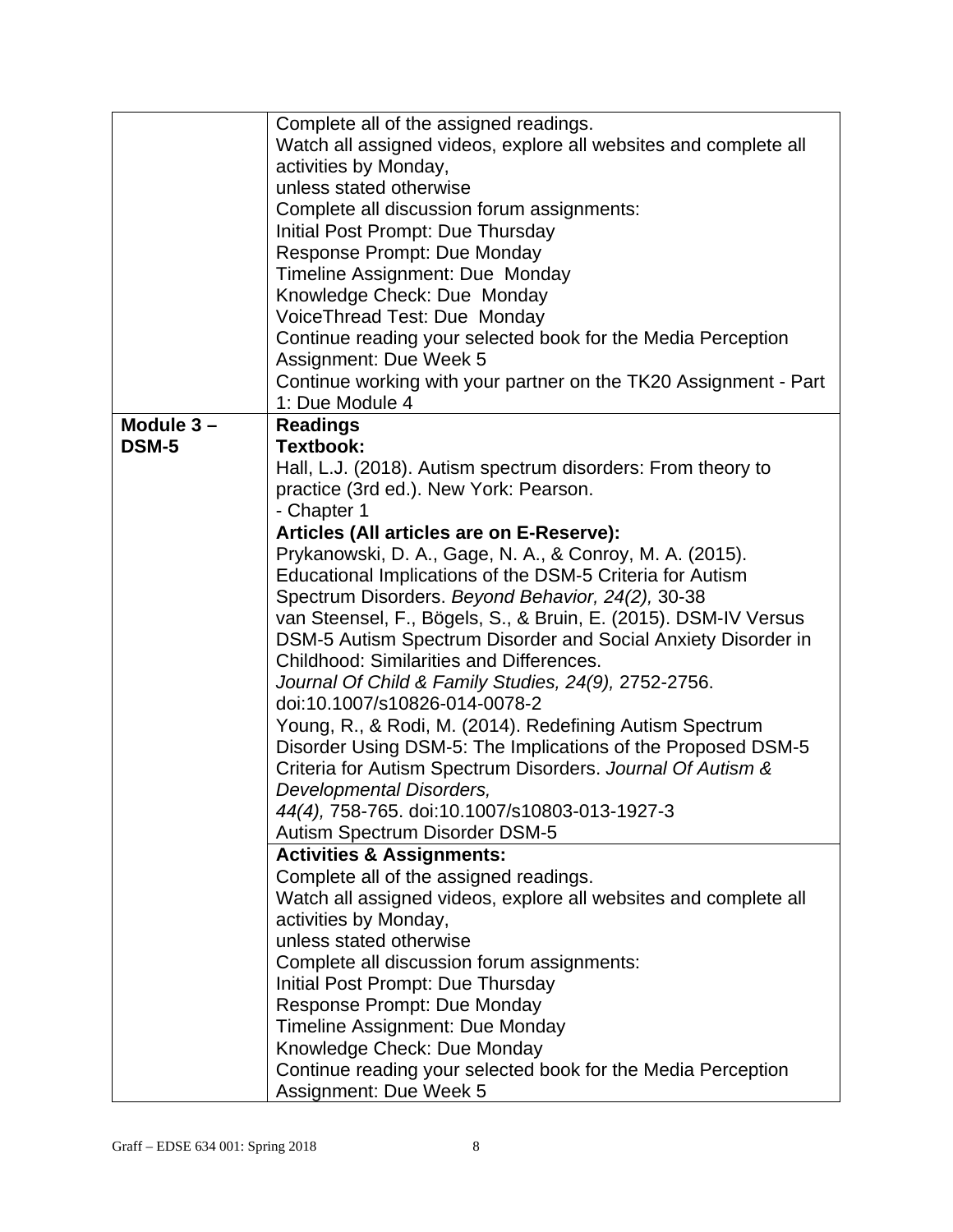| Continue working with your partner on the TK20 Assignment - Part                                           |  |
|------------------------------------------------------------------------------------------------------------|--|
| 1: Due Module 4                                                                                            |  |
| <b>Readings</b>                                                                                            |  |
| <b>Textbook:</b>                                                                                           |  |
| Hall, Chapter 2 - Assessment [24 pages]                                                                    |  |
| <b>Articles:</b>                                                                                           |  |
| Adams, H.L., Matson, J.L. (2016) History and Purpose of                                                    |  |
| Assessment and Diagnosis of Autism.                                                                        |  |
| Handbook of Assessment and Diagnosis of Autism Spectrum                                                    |  |
| Disorder. Springer Publishing: Switzerland.                                                                |  |
| Barnard-Brak, L., Richman, D. M., Chesnut, S. R., & Little, T. D.                                          |  |
| (2016). Social Communication Questionnaire scoring procedures                                              |  |
| for autism spectrum disorder and the prevalence of potential                                               |  |
| social communication disorder in ASD. School Psychology                                                    |  |
| Quarterly, 31(4), 522.                                                                                     |  |
| Bradstreet, L. E., Juechter, J. I., Kamphaus, R. W., Kerns, C. M., &                                       |  |
| Robins, D. L. (2017). Using the BASC-2 parent rating scales to                                             |  |
| screen for autism spectrum disorder in toddlers and                                                        |  |
| preschool-aged children. Journal of abnormal child psychology,                                             |  |
| 45(2), 359-370.                                                                                            |  |
| <b>Activities &amp; Assignments:</b>                                                                       |  |
| Complete all of the assigned readings.                                                                     |  |
| Watch all assigned videos, explore all websites and complete all                                           |  |
| activities by Monday,                                                                                      |  |
| unless stated otherwise                                                                                    |  |
| Complete all discussion forum assignments:                                                                 |  |
| Initial Post Prompt: Due Thursday                                                                          |  |
| Response Prompt: Due Monday                                                                                |  |
| TK20 Assignment - Part 1 (Partner Assignment): Due Monday                                                  |  |
| Mid-Course Survey: Due Monday                                                                              |  |
| Knowledge Check: Due Monday                                                                                |  |
| Continue/Finish reading your selected book for the Media                                                   |  |
| Perception Assignment and begin                                                                            |  |
| working on Parts B & C: Due Module 5                                                                       |  |
| <b>Readings</b><br><b>Textbook:</b>                                                                        |  |
|                                                                                                            |  |
| None this week                                                                                             |  |
| Articles (All articles are on E-Reserve):<br>Able, H., Sreckovic, M. A., Schultz, T. R., Garwood, J. D., & |  |
| Sherman, J. (2015). Views from the trenches: Teacher and                                                   |  |
| student supports needed for full inclusion of students with                                                |  |
| ASD. Teacher Education and Special Education, 38(1), 44-57.                                                |  |
| Schultz, T. R., Sreckovic, M. A., Able, H., & White, T. (2016).                                            |  |
| Parent-Teacher Collaboration: Teacher Perceptions of What                                                  |  |
| is Needed to Support Students with ASD in the Inclusive                                                    |  |
| Classroom. Education and Training in Autism and Developmental                                              |  |
|                                                                                                            |  |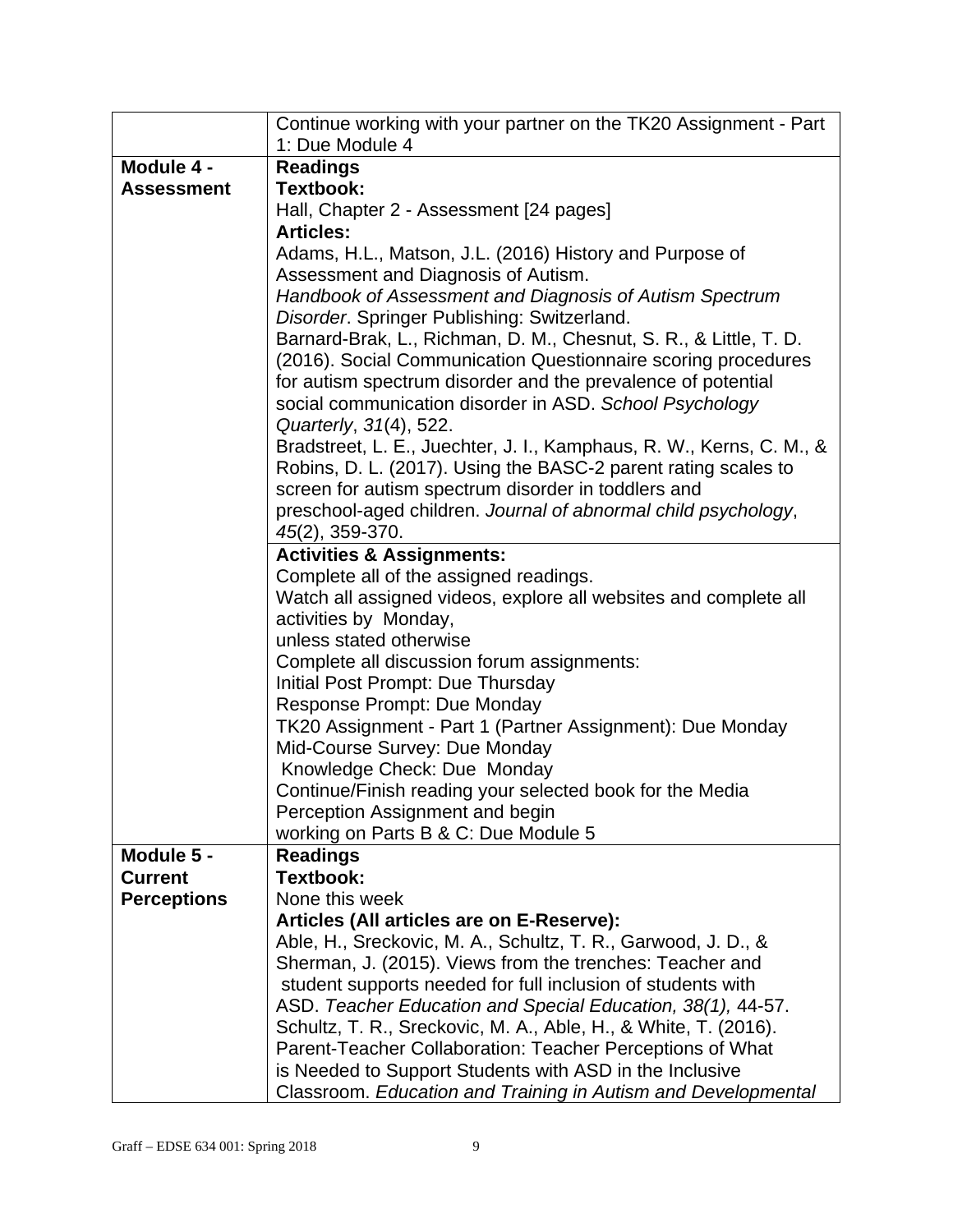|                 | Disabilities, 51(4), 344.                                            |  |
|-----------------|----------------------------------------------------------------------|--|
|                 | <b>Activities &amp; Assignments:</b>                                 |  |
|                 | Complete all of the assigned readings.                               |  |
|                 | Watch all assigned videos, explore all websites and complete all     |  |
|                 | activities by Monday, unless stated otherwise                        |  |
|                 | Complete all discussion forum assignments:                           |  |
|                 | Initial Post Prompt: Due Thursday                                    |  |
|                 | Response Prompt: Due Monday                                          |  |
|                 | Media Perception Assignment - Parts A-D: Due Monday                  |  |
|                 | Knowledge Check: Due Monday                                          |  |
|                 | Begin working on the TK20 Assignment - Part 2 (Individual): Due      |  |
|                 | Module 6                                                             |  |
| Module 6 -      | <b>Readings</b>                                                      |  |
| Social &        | <b>Textbook:</b>                                                     |  |
| <b>Behavior</b> | Hall, L.J. (2018). Autism spectrum disorders: From theory to         |  |
|                 | practice (3rd ed.). New York: Pearson. - Chapter 8                   |  |
|                 | Articles (All articles are on E-Reserve):                            |  |
|                 | Dean, M., Kasari, C., Shih, W., Frankel, F., Whitney, R., Landa, R., |  |
|                 | Harwood, R. (2014). The peer relationships of girls                  |  |
|                 | with ASD at school: comparison to boys and girls with and without    |  |
|                 | ASD. Journal of Child Psychology and Psychiatry, 55, 1218-1225.      |  |
|                 | doi:10.1111/jcpp.12242                                               |  |
|                 | Gunn, K. C., & Delafield-Butt, J. T. (2015). Teaching children with  |  |
|                 | autism spectrum disorder with restricted interests: A review         |  |
|                 | of evidence for best practice. Review of Educational Research, 23,   |  |
|                 | 1-23. doi: 10.3102/0034654315604027                                  |  |
|                 | Hundert, J., Rowe, S.; Harrison, E. (2014). The combined effects of  |  |
|                 | social script training and peer buddies on generalized peer          |  |
|                 | interaction of children with ASD in inclusive classrooms. Focus on   |  |
|                 | Autism and Other Developmental Disabilities, 29(4), 206-215.         |  |
|                 | doi: http://dx.doi.org/10.1016/j.rasd.2014.04.007                    |  |
|                 | Lang, R., Machalicek, W., Rispoli, M., OReilly, M., Sigafoos, J.,    |  |
|                 | Lancioni, G., Peters-Scheffer, N., Didden, R. (2014). Play skills    |  |
|                 | taught via behavioral intervention generalize, maintain, and persist |  |
|                 | in the absence of socially mediated reinforcement in children with   |  |
|                 | autism. Research in Autism Spectrum Disorders, 8(7), 860-872.        |  |
|                 | <b>Activities &amp; Assignments:</b>                                 |  |
|                 | Complete all of the assigned readings.                               |  |
|                 | Watch all assigned videos, explore all websites and complete all     |  |
|                 | activities by Monday, unless stated otherwise                        |  |
|                 | Complete all discussion forum assignments:                           |  |
|                 | Initial Post Prompt: Due Thursday                                    |  |
|                 | Response Prompt: Due Monday                                          |  |
|                 | <b>Characteristics Assignment: Due Monday</b>                        |  |
|                 | TK20 Assignment (Individual): Due Monday                             |  |
|                 | Knowledge Check: Due Monday                                          |  |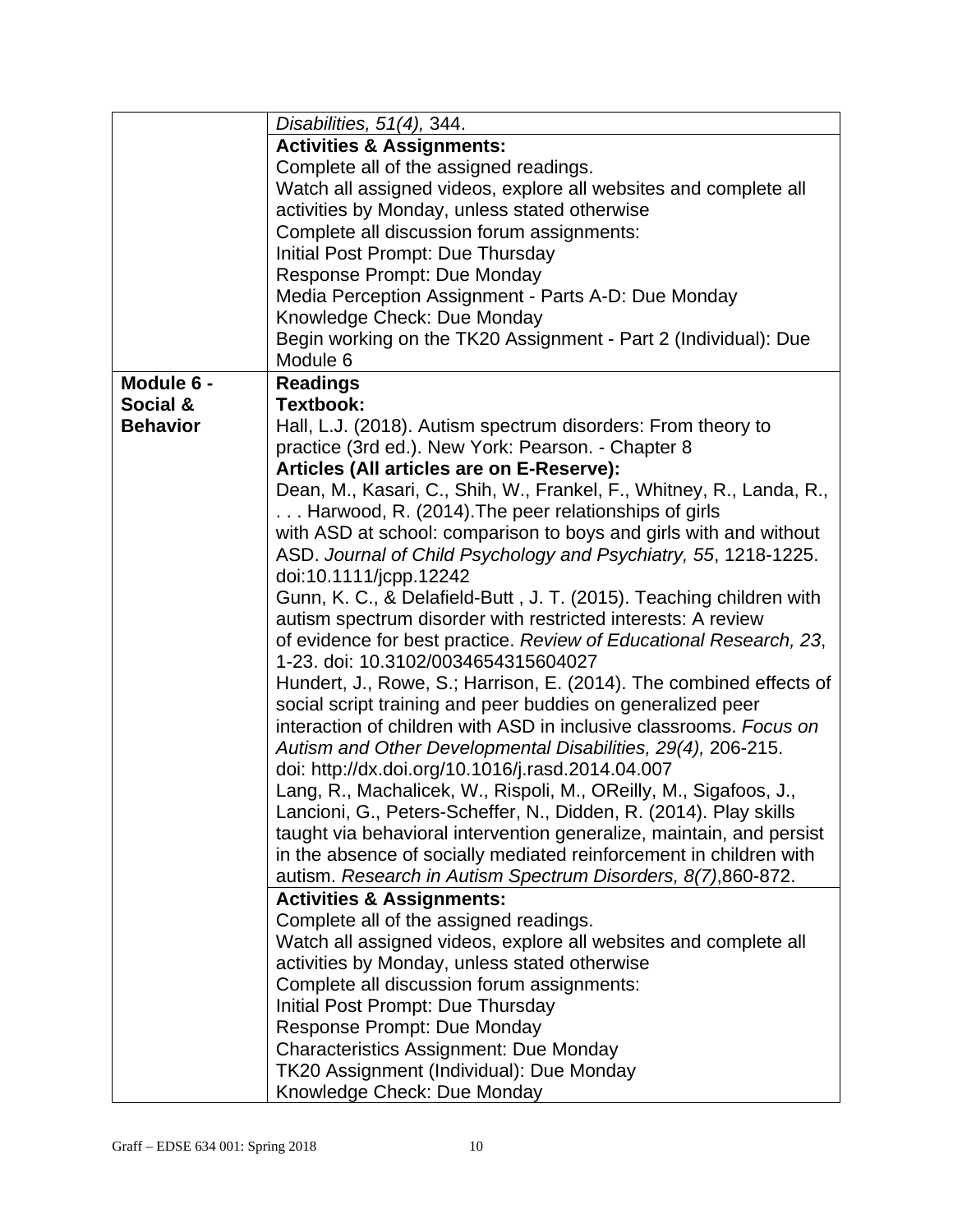| Module 7 -         | <b>Readings</b>                                                                                                                        |  |
|--------------------|----------------------------------------------------------------------------------------------------------------------------------------|--|
| <b>Cognition</b>   | <b>Textbook:</b>                                                                                                                       |  |
|                    | Hall, L.J. (2018). Autism spectrum disorders: From theory to                                                                           |  |
|                    | practice (3rd ed.). New York: Pearson. - Chapter 3                                                                                     |  |
|                    | Quill, K.A., & Stansberry-Brusnahan, L. (2017). Do-watch-listen-                                                                       |  |
|                    | say: Social and communication intervention for autism spectrum                                                                         |  |
|                    | disorder. Baltimore: Brookes. - Chapter 1                                                                                              |  |
|                    | Articles (All articles are on E-Reserve):                                                                                              |  |
|                    | Cadette, J.N., Wilson, C.L., Brady, M.P., Dukes, C., & Bennett,                                                                        |  |
|                    | K.D. (2016). The effectiveness of direct instruction in teaching                                                                       |  |
|                    | students. Journal of Autism and Developmental Disorders,                                                                               |  |
|                    | 46(9), 2968-2978.                                                                                                                      |  |
|                    | with Autism Spectrum Disorder to Answer Wh- Questions                                                                                  |  |
|                    | Chalfant, L., Rose, K., & Whalon, K. (2017). Supporting students                                                                       |  |
|                    | with autism. The Science Teacher, 84 (4), 36-41.<br><b>Activities &amp; Assignments:</b>                                               |  |
|                    |                                                                                                                                        |  |
|                    | Complete all of the assigned readings.                                                                                                 |  |
|                    | Watch all assigned videos, explore all websites and complete all<br>activities by Monday, unless stated otherwise                      |  |
|                    | Complete all discussion forum assignments:                                                                                             |  |
|                    |                                                                                                                                        |  |
|                    | Initial Post Prompt: Due Thursday<br>Response Prompt: Due Monday                                                                       |  |
|                    | Autism Resources Assignment: Due Monday                                                                                                |  |
|                    | Journal - Theory of the Mind: Due Monday                                                                                               |  |
|                    | Knowledge Check: Due Monday                                                                                                            |  |
| Module 8 -         | <b>Readings</b>                                                                                                                        |  |
| <b>Sensory</b>     | Textbook:                                                                                                                              |  |
| <b>Integration</b> | Crawford, M.J., & Weber, B. (2016). Autism interventions every                                                                         |  |
|                    | day: Embedding activities in daily routines for young children                                                                         |  |
|                    | and their families. Baltimore: Brookes. - Chapter 7                                                                                    |  |
|                    | Articles (All articles are on E-Reserve):                                                                                              |  |
|                    | Deweerdt, S. (2016). Talking sense: What sensory processing                                                                            |  |
|                    | disorder says about autism. Spectrum.                                                                                                  |  |
|                    | Little, L.M., Ausderau, K., Sideris, J., & Baranek, G. (2015). Activity                                                                |  |
|                    | participation and sensory features among children with                                                                                 |  |
|                    | Autism Spectrum Disorders. Journal of Autism and Developmental                                                                         |  |
|                    | Disorders, 45, 2981-2990. DOI 10.1007/s10803-015-2460-3                                                                                |  |
|                    | Murdock, Linda C.; Dantzler, John A.; Walker, Anne N.; Wood, L.                                                                        |  |
|                    | B. (2014) The effect of a platform swing on the independent                                                                            |  |
|                    | work behaviors of children with Autism Spectrum Disorders. Focus                                                                       |  |
|                    | on Autism and Other Developmental Disabilities, 29 (1), 50-61.<br>Tavassoli, Teresa; Miller, Lucy J.; Schoen, Sarah A.; Nielsen, Darci |  |
|                    | M.; Baron-Cohen, Simon (2014). Autism: The International                                                                               |  |
|                    | Journal of Research and Practice, v18 n4 p428-432 May 2014. 5                                                                          |  |
|                    | pp                                                                                                                                     |  |
|                    | <b>Activities &amp; Assignments:</b>                                                                                                   |  |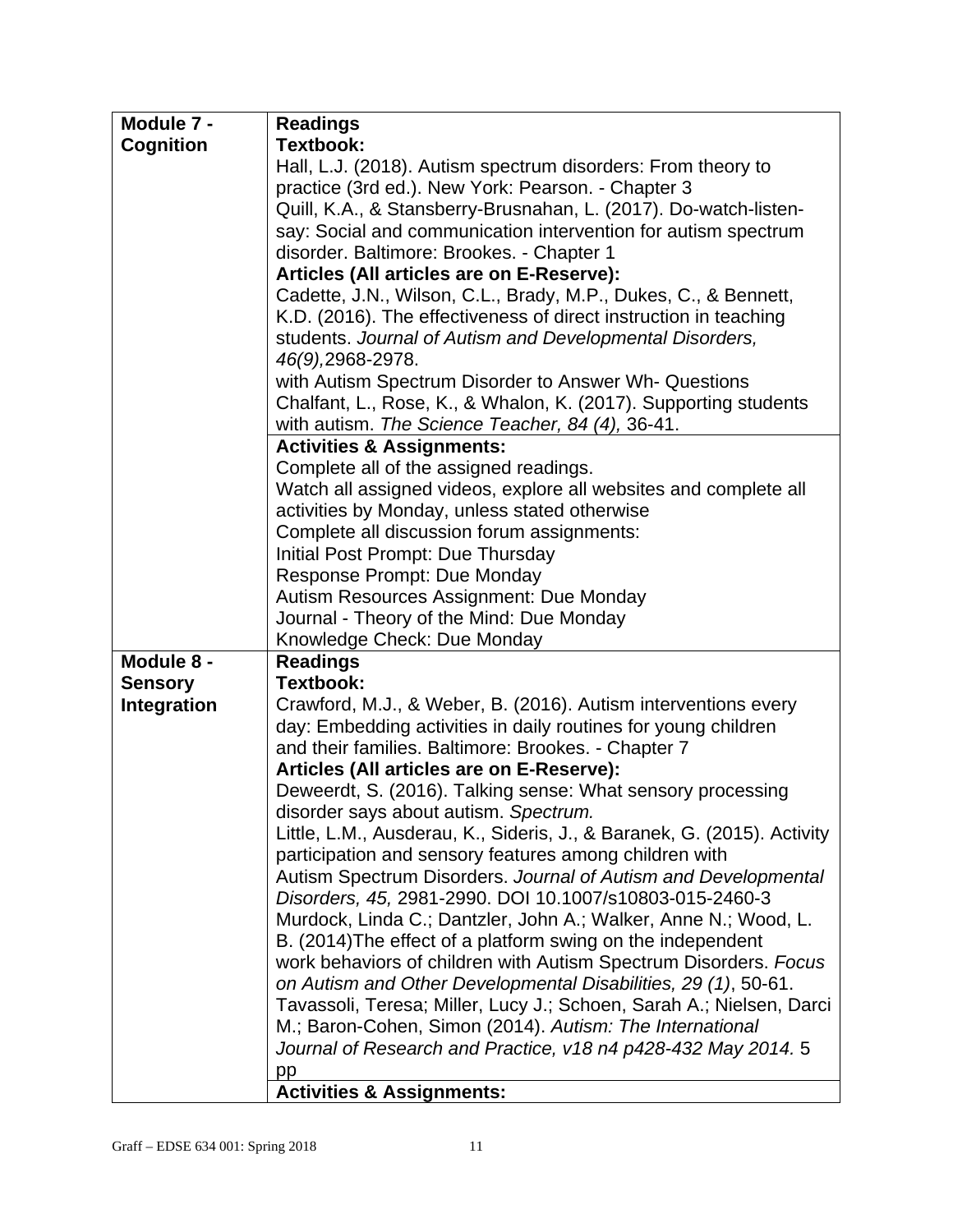| Complete all of the assigned readings.                           |
|------------------------------------------------------------------|
| Watch all assigned videos, explore all websites and complete all |
| activities by Monday, unless stated otherwise                    |
| Complete all discussion forum assignments:                       |
| Initial Post Prompt: Due Friday, 11:55pm ET                      |
| Response Prompt: Due Monday                                      |
| <b>Sensory Toolbox Assignment:</b>                               |
| Part 1 - Research: Due Thursday                                  |
| Part 2 - Discussion in Padlet: Due Monday                        |
| Sensory Diet Assignment: Due Monday                              |
| Knowledge Check: Due Monday                                      |

#### **Course Policies and Expectations**

#### **Attendance/Participation**

All course work will be online in an Asynchronous format. Optional Blackboard Collaborate sessions may be planned during the semester on an as-needed basis. There will be no face-to-face meetings.

#### **Late Work**

Work is considered on time if it is submitted by 3:59 p.m. EST on the date that it is due. *Ten percent of the available points* for the assignment will be deducted each day for late submissions during the first week after the due date. *After one week* **from the due date, assignments will not be accepted***.* Thus an assignment that is three days late is able to obtain only 70% of the points for the assignment regardless of the quality of the work. After one week, the assignment will no longer be accepted and a score of zero will be entered into the grade book for that assignment.

The date that the assignment was received by the instructor **via email or Blackboard** will be considered the date submitted. Submitting an assignment late does not alter the due dates of the other assignments and prevents timely feedback to students regarding their work that may be of value in later assignments. Strive to keep up with the assignment schedule so that you will be able to have appropriate formative evaluation and feedback from your instructor across the semester.

#### *Communication*.

The best way to contact me is through email. There is a Send Email icon on the left navigation bar in the course. My email (as well as the emails of your classmates) is located here. I will check email at least once a day on weekdays. I will respond to emails within 24 hours, if not sooner, on weekdays. On the weekends, I will check email on Sunday evening only.

#### **Grading Scale**

| A | $95 - 100\%$ |
|---|--------------|
|   | $90 - 94\%$  |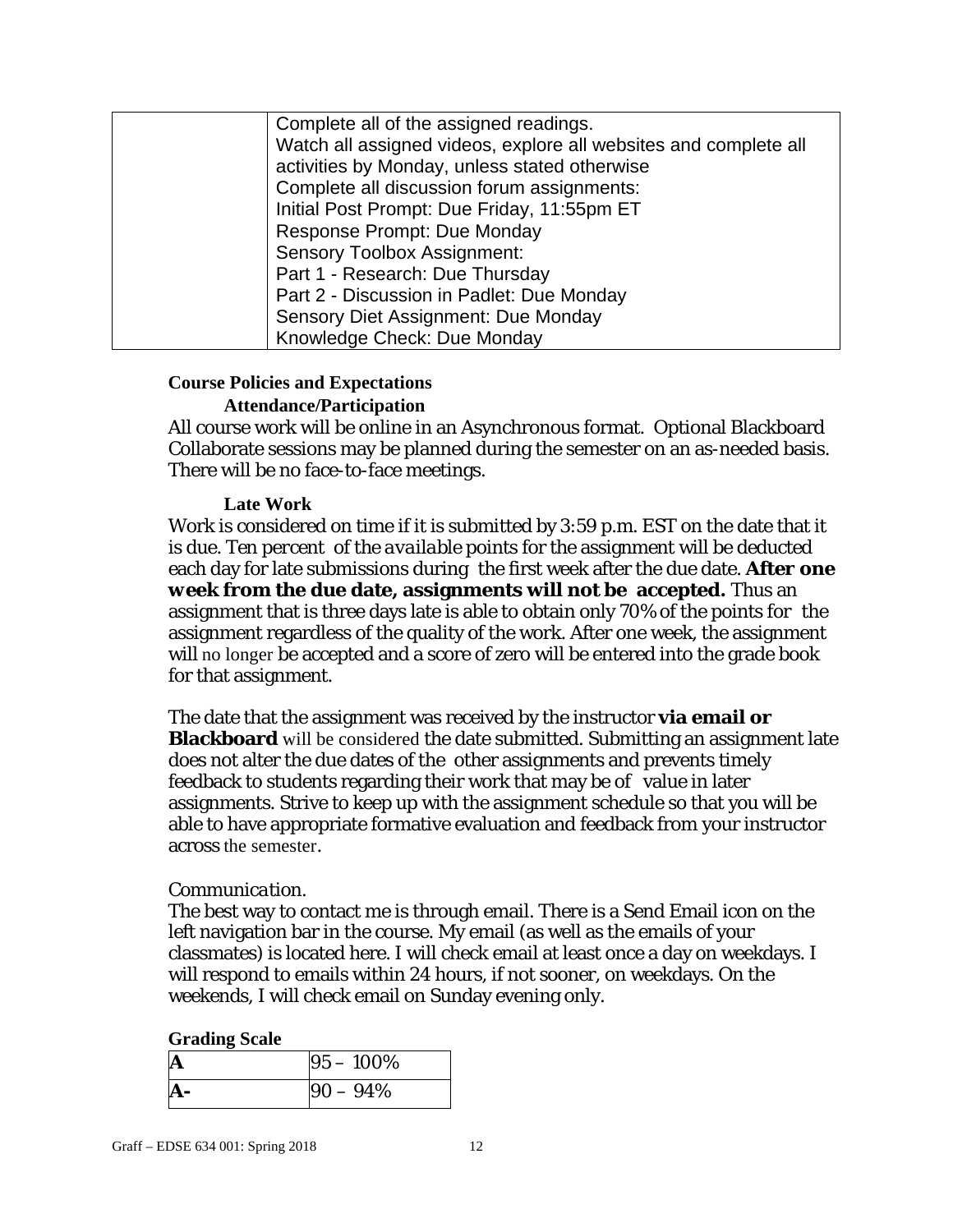| B | $80 - 89%$    |
|---|---------------|
|   | 70-79%        |
|   | 69% and below |

Please note, the graduate grading scale does not include a "D".

\*Note: The George Mason University Honor Code will be strictly enforced. Students are responsible for reading and understanding the Code. "To promote a stronger sense of mutual responsibility, respect, trust, and fairness among all members of the George Mason University community and with the desire for greater academic and personal achievement, we, the student members of the university community, have set forth this honor code: Student members of the George Mason University community pledge not to cheat, plagiarize, steal, or lie in matters related to academic work." Work submitted must be your own or with proper citations (see https://catalog.gmu.edu/policies/honor-code-system/).

#### **Professional Dispositions**

Students are expected to exhibit professional behaviors and dispositions at all times. See https://cehd.gmu.edu/students/polices-procedures/

#### **Class Schedule**

\*Note: Faculty reserves the right to alter the schedule as necessary, with notification to students.

## **Core Values Commitment**

The College of Education and Human Development is committed to collaboration, ethical leadership, innovation, research-based practice, and social justice. Students are expected to adhere to these principles: http://cehd.gmu.edu/values/

## **GMU Policies and Resources for Students**

#### **Policies**

- Students must adhere to the guidelines of the Mason Honor Code (see https://catalog.gmu.edu/policies/honor-code-system/ ).
- Students must follow the university policy for Responsible Use of Computing (see http://universitypolicy.gmu.edu/policies/responsible-use-of-computing/).
- Students are responsible for the content of university communications sent to their Mason email account and are required to activate their account and check it regularly. All communication from the university, college, school, and program will be sent to students **solely** through their Mason email account.
- Students with disabilities who seek accommodations in a course must be registered with George Mason University Disability Services. Approved accommodations will begin at the time the written letter from Disability Services is received by the instructor (see